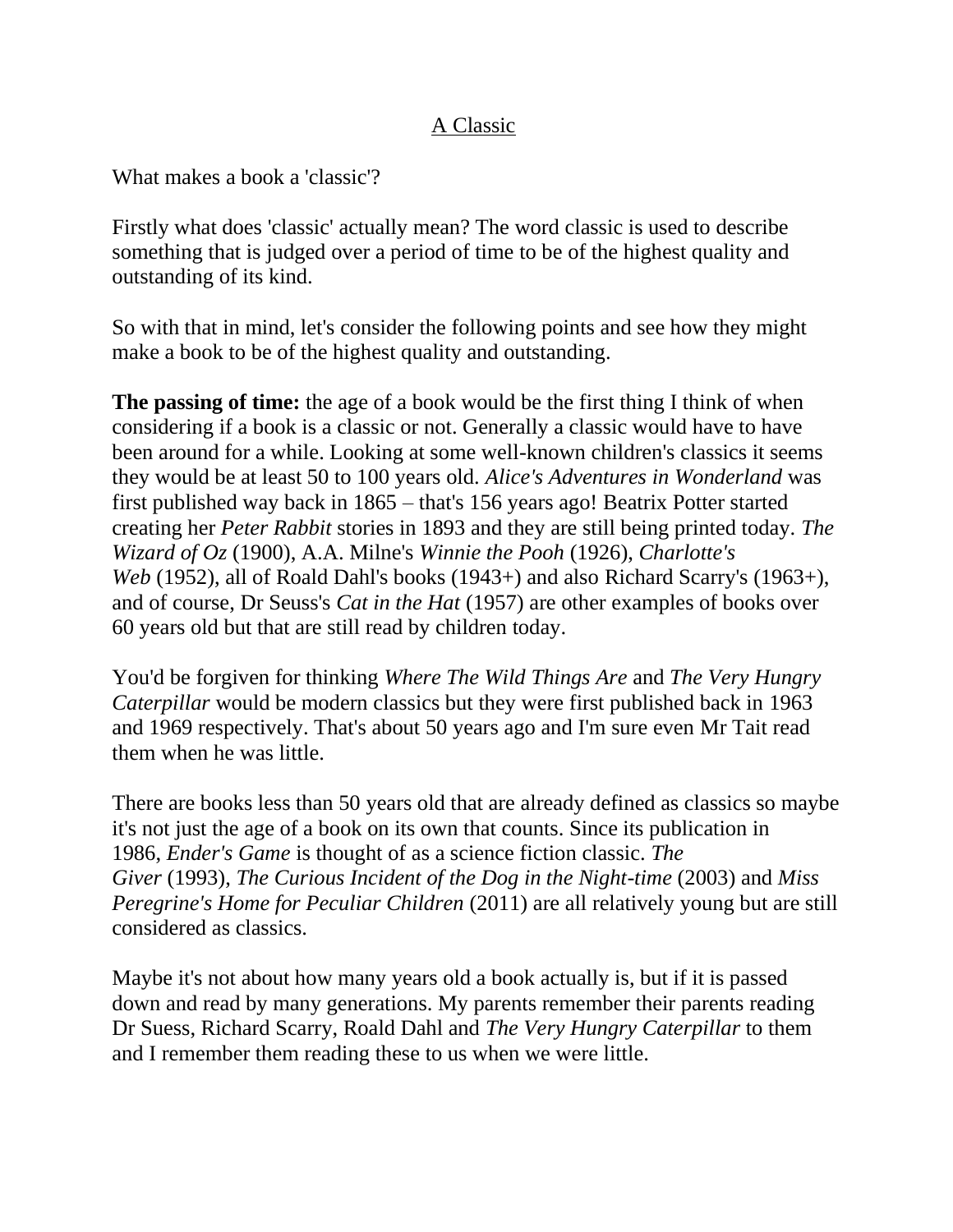**A book's 'reach' around the world:** the popularity of a book across the world would be the second thing I think of when considering a book as a classic. Usually a classic has been translated into many different languages for distribution around the world. A good example is the *Harry Potter* series (1997-2007). The first book, *The Philosophers Stone* has been translated into 79 different languages, the latest being Māori last year.

However, when you look at the top 100 bestselling books of all time today, the majority of the titles listed are still relatively young. All seven *Harry Potter* books are in the top ten bestsellers, but they are only 14 to 24 years old. Even though they are the bestselling series of all time selling over 500 million copies since 1997, can they actually be considered a classic when they're less than 50 years old? Maybe in 25 years they can be.

I believe a classic has to be a combination of at least age and popularity. A book may be a bestseller but not necessarily of a high quality or outstanding of its kind. Take fifth bestselling book of all time, *Fifty Shades of Grey*, for example. I haven't read it myself but have confirmation from a reliable, trustworthy source that it is definitely not classy enough to be a classic!

Which brings me to …

**Writing style:** for a book to be considered a classic it really needs to have a certain level of class and sophistication. It actually has to be good. Generally I think classics tend to be heavy going which means I am not always that keen to read them even though I love reading. The stories aren't necessarily boring or too long, it's just, I like to read for enjoyment and to relax. A true 'classic' puts me off as it seems too dense and feels like it needs too much overthinking.

**Relevance of topic or subject or theme:** underlying messages in known classics can relate to real life events, change people's views on life or influence later pieces of writing, art, film or theatre.

*Animal Farm* (1945) has references to the Soviet Union, communism and Joseph Stalin. Reading this book, one learns a lot about history. *The Diary of Anne Frank* (1947) gives insight into what it would be like to be a Jew in World War II. What Anne Frank wrote about has also influenced modern thinking in that we would never think it acceptable to treat people the way the Nazi's did. *The Catcher in the Rye* (1951) has themes relating to anxiety, unfriendliness and people being fake. Readers over generations can still relate to these all too